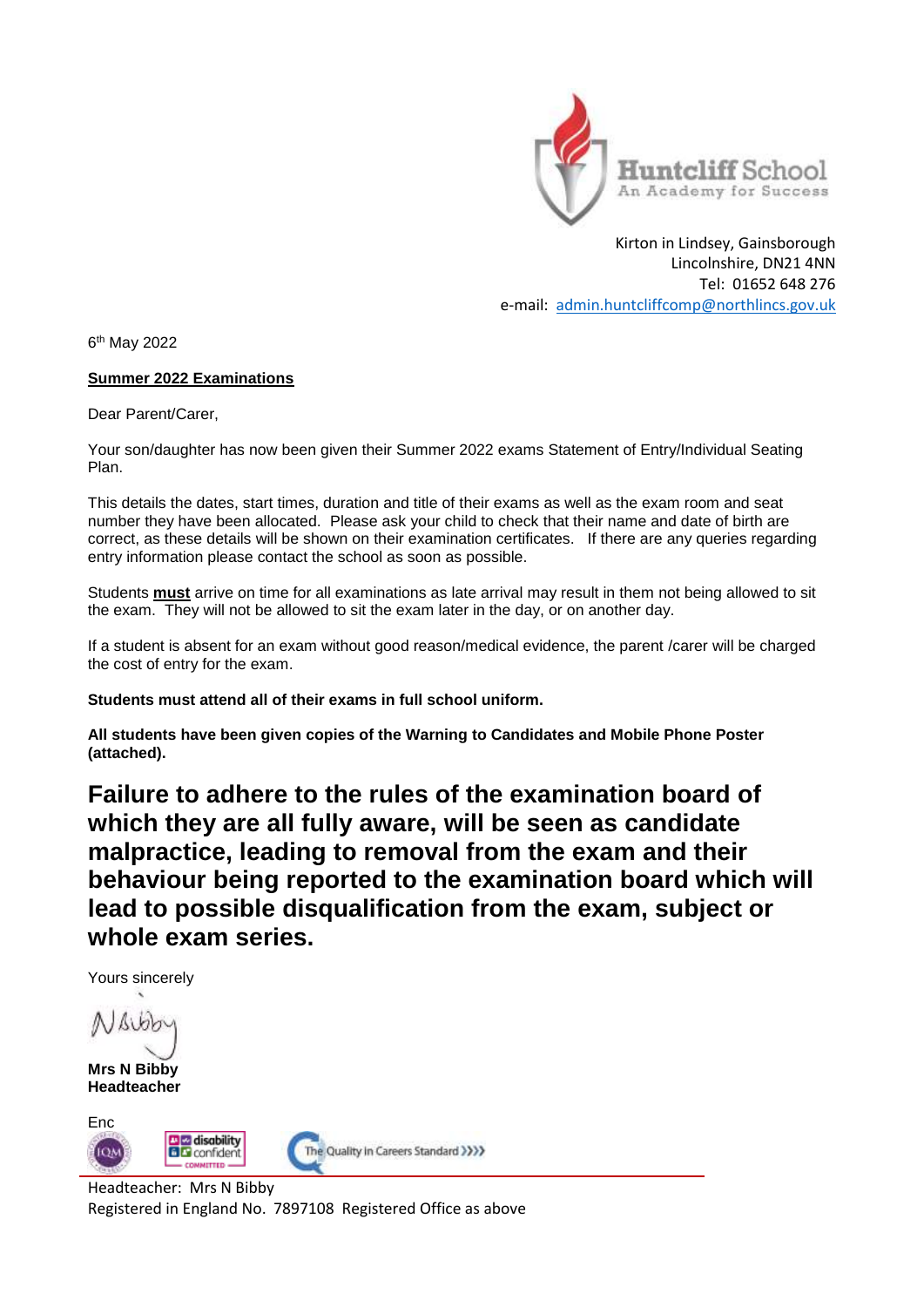## **Exam Contingency Day – Wednesday 29th June 2022**

For the Summer 2022 exam series a "contingency" exam day has been arranged by the examination awarding bodies which all students need to be aware of.

This contingency day for GCSE examinations has been put in place "in the event of widespread, sustained national or local disruption to examinations during the June 2022 examination series."

The Joint Council for Qualifications (JCQ) have decided that they need the option to postpone an exam (or exams) in the event of an incident and rearrange them for a later date to allow all students a fair and equal chance.

The date that has been set aside as the contingency day is **Wednesday 29 June 2022.** This means that all exam candidates must be available to sit exams from the date of their first exam until Wednesday 29 June 2022.

This decision is not a school decision.

Please can all students/parents/carers make a note of the contingency exam date in the event that an awarding body needs to invoke its contingency plan.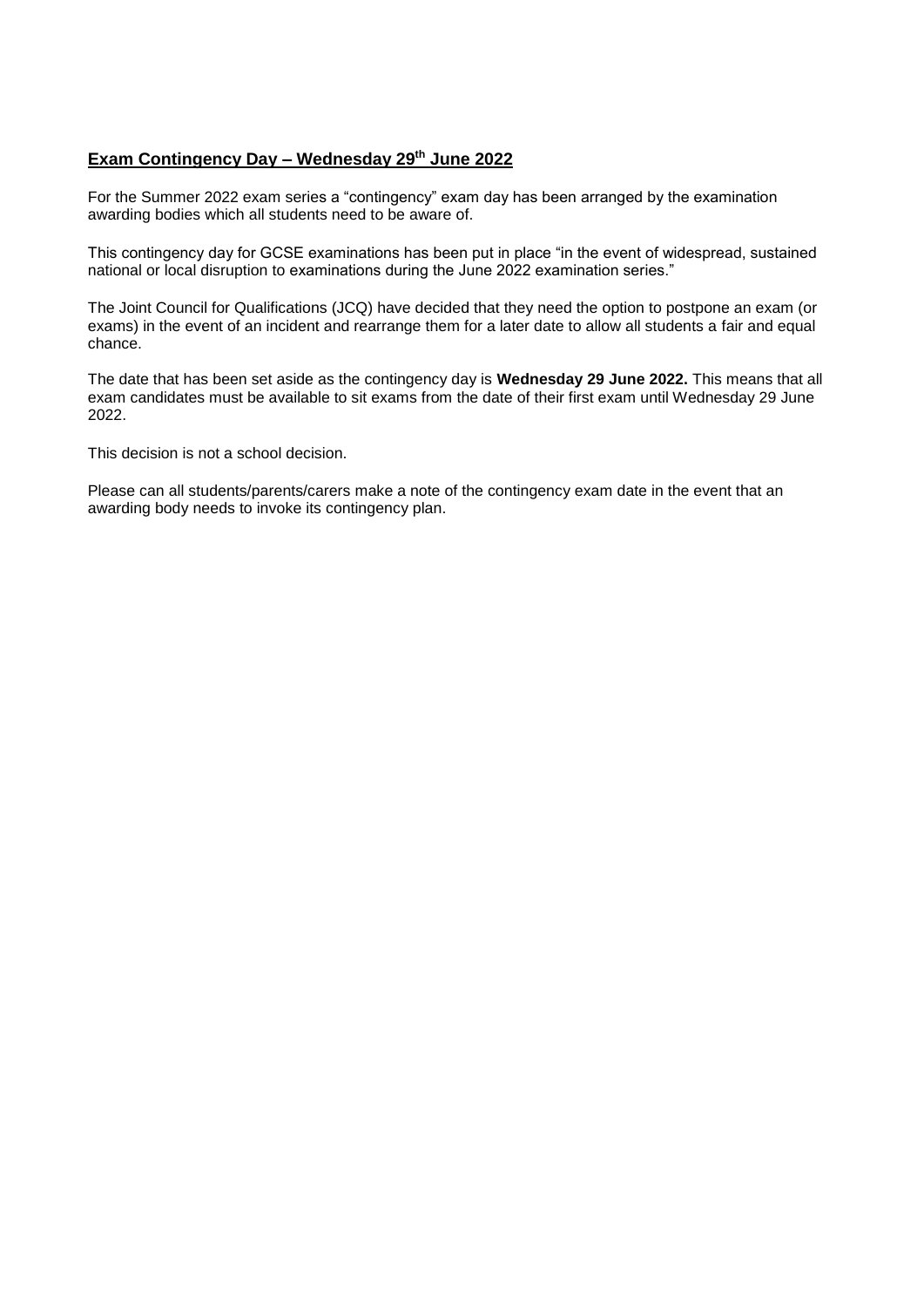

WJEC

AGA

City & Guilds

CCEA

OCR

Pearson

## **NO MOBILE PHONES NO WATCHES NO MP3/4 PLAYERS**

NO POTENTIAL TECHNOLOGICAL/WEB **ENABLED SOURCES OF INFORMATION** 



Possession of unauthorised items, such as a mobile phone or any watch, is a serious offence and could result in



from your examination and your overall qualification.

This poster must be displayed in a prominent place outside each examination room.

@JCQ<sup>cc</sup> 2021 - Effective from 1 September 2021

**Pencil cases must be clear.**

**No food in the exam room.**

**Nothing in your pockets and no writing on yourself (eg hands).**

**Drinks – water or juice only, no fizzy drinks or energy drinks. Must be in a bottle that is completely clear, no label, logo or writing of any kind on the bottle.**